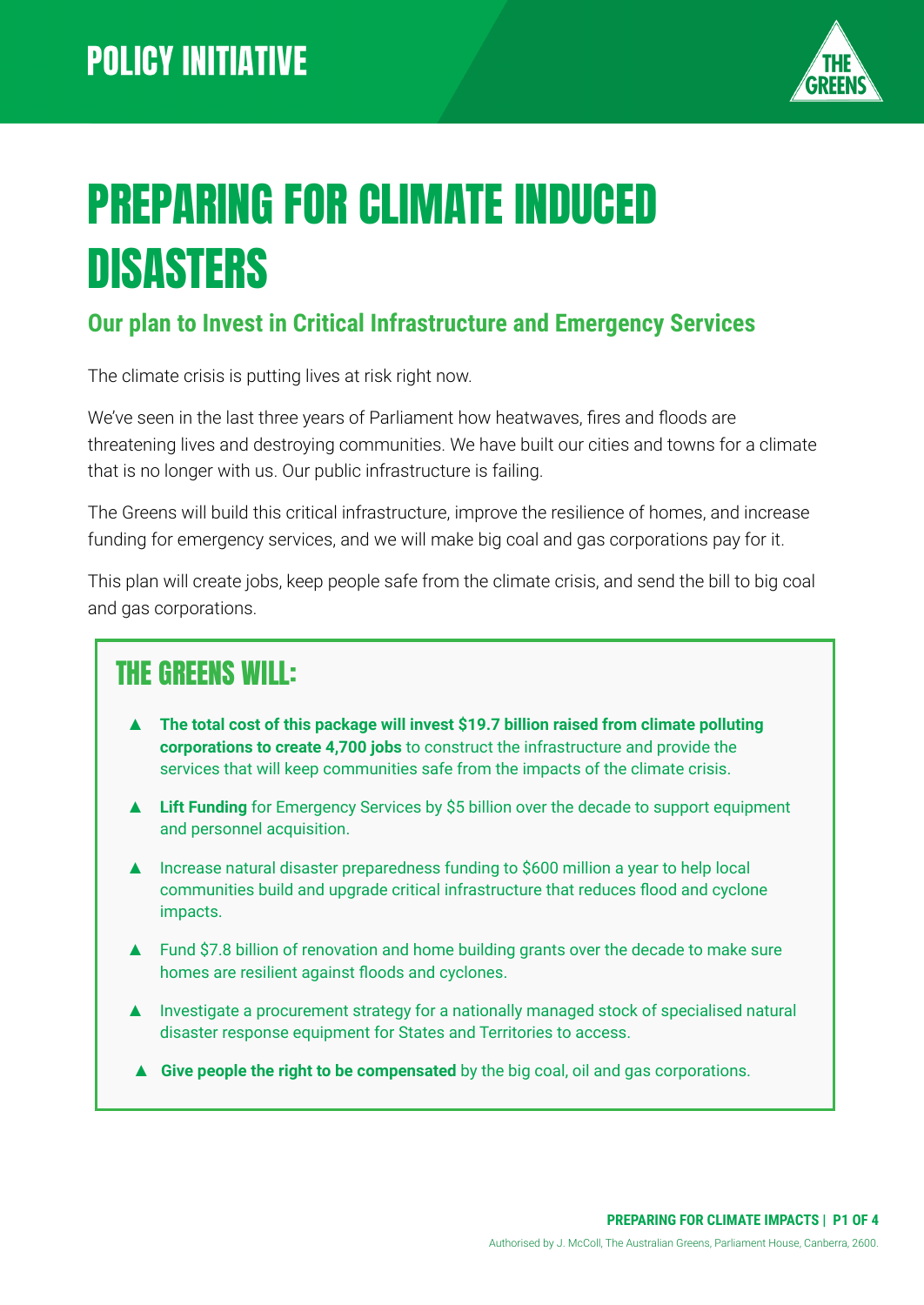

# PAYING FOR OUR PLAN

Keeping communities safe will be paid for by making the coal and gas exporters pay for the damage they are inflicting on everyone else through a coal export levy and requiring royalties to be paid on gas extracted in Commonwealth waters.

### **DOUBLE EMERGENCY SERVICES FUNDING**

During natural disasters, we don't just rely heavily on our fire, police and ambulance emergency services. The ABC brings communities lifesaving information and the Bureau of Meteorology and CSIRO study weather changes and send warnings to give first responders the information they need. And the public service supports those who have lost their homes by securing shelter and financial support.

Yet all of these agencies have had their budgets cut by billions of dollars since the Liberals and Nationals have been in power.

Our plan would restore the public service, and also double the current emergency services funding by providing \$5 billion to the States. This funding will make sure our Emergency Services have the latest equipment and personnel they need to respond to natural disasters exacerbated by global heating.

### **IMPROVING ACCESS TO DISASTER RESPONSE EQUIPMENT**

Despite warnings from former fire chiefs and emergency services leaders that Australia needed to boost its waterbomber capacity, the Government did nothing and we watched as the country burned during the summer of 2019-2020.

In 2020, the Royal Commission into National Natural Disaster Arrangements recommended that the Commonwealth and State and Territory Governments develop an Australian-based and registered national aerial firefighting capability, to be tasked according to the greatest national need.

The Greens will task the Emergency Management Australia (EMA) with identifying gaps in our aerial firefighting capability and flood response capability  $-$  working with the State and Territory Governments, as well as the Australian and New Zealand National Council for fire and emergency services.

This report will be the basis of a procurement strategy to create a national stock of specialised disaster response equipment that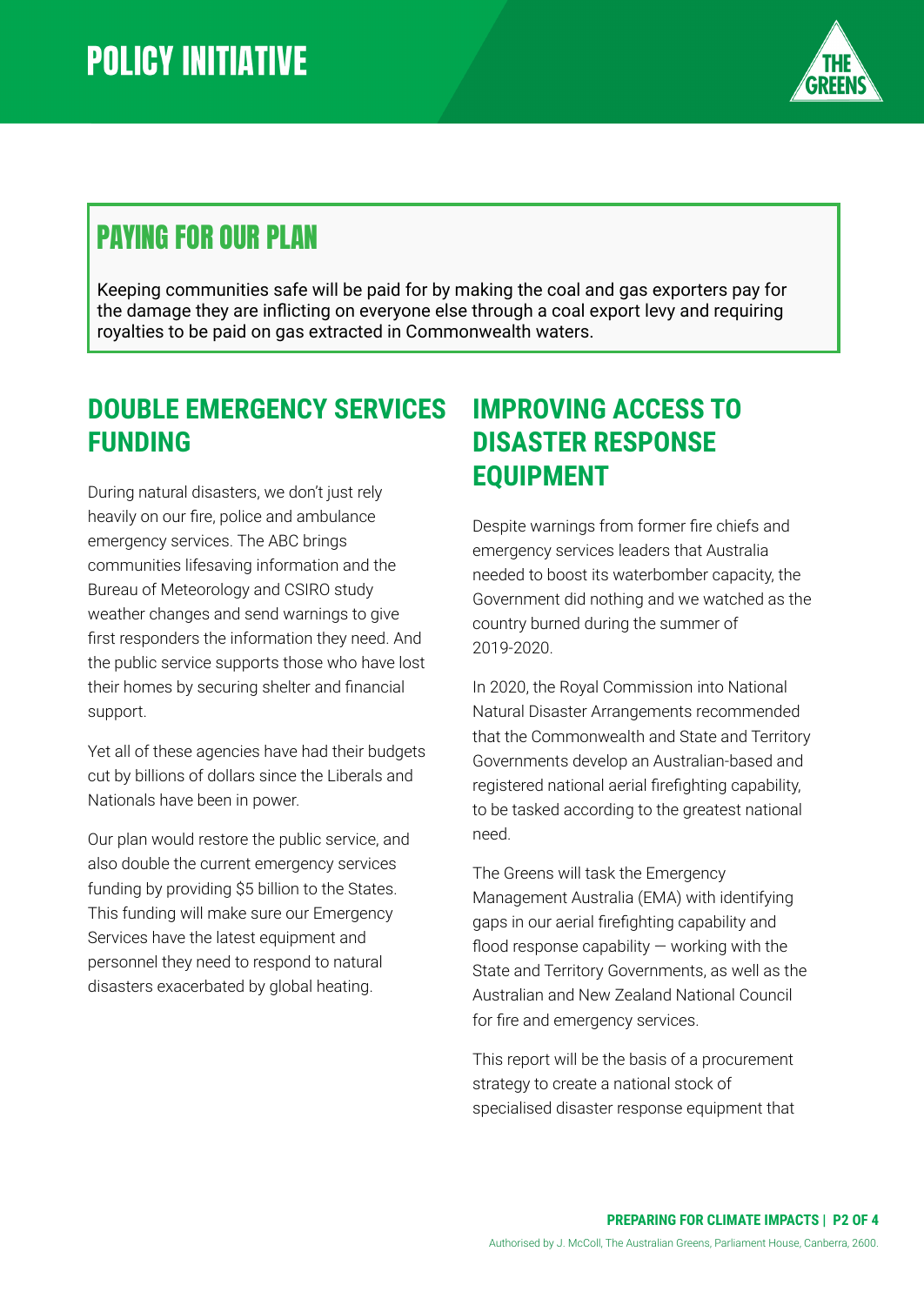# **POLICY INITIATIVE**



can be accessed by the States and Territories as needed.

Equipment will be managed, maintained and distributed by EMA.

### **KEEPING COMMUNITIES SAFE**

Eleven dollars are saved for every one dollar spent protecting communities before natural disasters strike.<sup>1</sup> If we keep burning coal, oil and gas, that will create multiple overlapping types of natural disasters from global heating and disaster spending will become out of control.

Our national infrastructure is already failing to cope with a radically changing climate. We have built our cities and towns for a climate that is no longer with us. Our stormwater and sewerage systems can't manage extreme rainfall and flooding. Our coastal infrastructure isn't ready to deal with 1-in-50 year storm surges that will soon occur every single year. Our energy and transport systems are already buckling under heatwaves.

The government established the *Emergency Response Fund* in 2019 to invest in infrastructure to keep communities safe. But the government has prioritised earning investment returns for itself over investing in climate exposed communities.

Since its inception, the Fund has earned the government \$836m dollars, $2$  yet it has only spent \$210m on disaster recovery and just  $$100m$  on mitigation infrastructure,<sup>3</sup> leaving

1

communities like Lismore and Ballina exposed while the government pockets the difference.

The Greens will change these investment restrictions so that \$600m is spent per year until 2026-27, and \$300m per year from 2027-28 on public infrastructure mitigation works.

This funding will allow communities to undertake much needed infrastructure upgrades that reduce the devastating impacts of the climate crisis.

Our plan will also push down the cost of insurance premiums as smart public infrastructure reduces the risk faced by properties exposed to specific types of natural disasters. Without taking this action, insurance will become unaffordable for many people according to Australia's regulator of insurance companies, APRA.<sup>4</sup>

#### **RESILIENT HOMES**

So long as we keep burning coal and gas, the climate disasters we've seen over the last three years will keep increasing in frequency and severity.

The climate crisis is exposing a greater number of households to severe weather, and rising insurance prices.

The Greens will establish a separate program to retrofit homes in Australia to be cyclone and flood resilient in high flood or cyclone risk areas. One-off grants of up to \$20,000 will be provided

4

[https://www.themandarin.com.au/142557-apra-executive-calls-for](https://www.themandarin.com.au/142557-apra-executive-calls-for-australia-to-increase-investment-in-natural-disaster-mitigation/) [-australia-to-increase-investment-in-natural-disaster-mitigation/](https://www.themandarin.com.au/142557-apra-executive-calls-for-australia-to-increase-investment-in-natural-disaster-mitigation/)

<https://www.finance.gov.au/emergency-response-fund>

<sup>3</sup> <https://recovery.gov.au/emergency-response-fund>

[https://www.theguardian.com/australia-news/2021/mar/02/cli](https://www.theguardian.com/australia-news/2021/mar/02/climate-change-could-put-insurance-out-of-reach-for-many-australians) [mate-change-could-put-insurance-out-of-reach-for-many-austr](https://www.theguardian.com/australia-news/2021/mar/02/climate-change-could-put-insurance-out-of-reach-for-many-australians) [alians](https://www.theguardian.com/australia-news/2021/mar/02/climate-change-could-put-insurance-out-of-reach-for-many-australians)